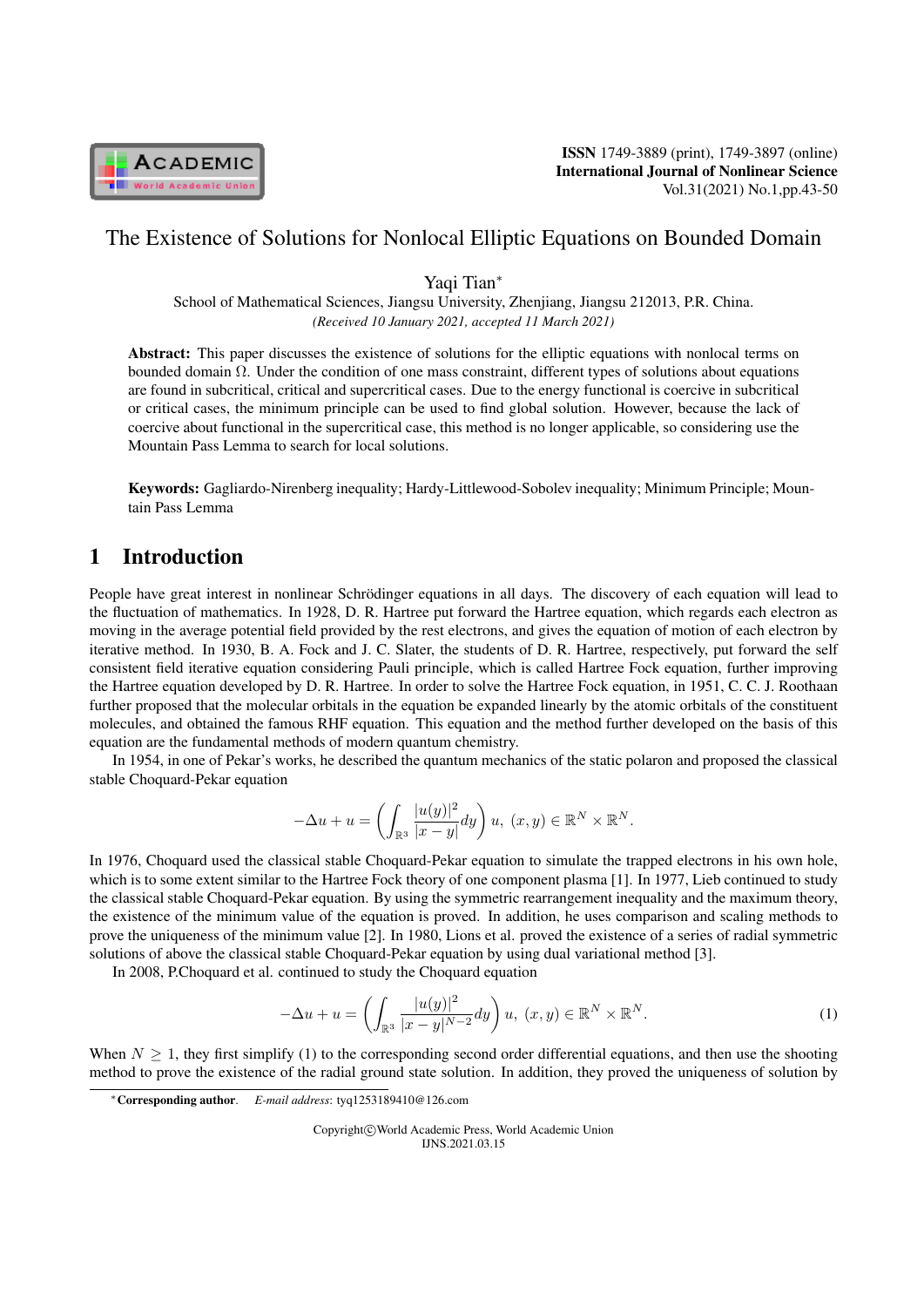studying decay characteristics [4]. In 2010, Ma and Zhao studied the more general Choquard equation

$$
-\Delta u + u = \left(\int_{\mathbb{R}^3} \frac{|u(y)|^p}{|x-y|^{\alpha}} dy\right) |u|^{p-2}u, \ u \in H^1(\mathbb{R}^N),
$$

where  $\alpha \in (0, N)$ ,  $2 \leq \frac{1}{p} < \frac{2N-\alpha}{N-2}$ , and making appropriate assumptions about  $p, \alpha, n$ . They found that the positive solution of this equation is radially symmetric [5]. It is also proved that the positive solution is monotonically decreasing by the moving plane method studied by Chen et al [6]. In 2013, V. Moroz and J. Van Schaftingen studied the general Hartree type equation

$$
-\Delta u + u = \left(\int_{\mathbb{R}^3} \frac{|u(y)|^p}{|x-y|^{N-\alpha}} dy\right) |u|^{p-2}u, (x, y) \in \mathbb{R}^N \times \mathbb{R}^N,
$$

where  $u > 0$ ,  $u \in H^1(\mathbb{R}^N)$  and  $N \geq 3$ . In the best parameter range, they obtain the results of regularity, positive, radial symmetry and asymptotic of the ground state solution of the equation [7]. From the above equations, we can see that the biggest difference between them is the index. In terms of the existence and properties of solutions, the properties of solutions of these equations are relatively stable. With the development of the research, we are more interested in studying the properties of the solutions of the more general exponential equations.

In this paper, we mainly explore the existence of solutions of the following more general equation with nonlocal terms

$$
-\Delta u(x) + \lambda u(x) = \mu \left( \int_{B_1} \frac{|u(y)|^p}{|x - y|^{N - \alpha}} dy \right) |u(x)|^{p-2} u(x) \tag{2}
$$

on bounded domain. We study the existence of solutions for equation (2) with one mass constraint

$$
\begin{cases}\n-\Delta u(x) + \lambda u(x) = \mu \left( \int_{\Omega} \frac{|u(y)|^p}{|x-y|^{N-\alpha}} dy \right) |u(x)|^{p-2} u(x) \\
u \in H_0^1(\Omega), \ u > 0, \ \int_{\Omega} u^2 dx = 1\n\end{cases} \tag{3}
$$

In the case of subcritical, critical and supercritical, considering the problem of mandatory, we use two different methods to find solutions. Minimum Principle (subcritical and critical cases) and Mountain Pass Lemma [8] (supercritical case) be used in the proof. Besides, we construct the concrete form of the "best constant" ([9],[10]) of an interpolation estimate in critical case.

The structure of the paper is organized as follows. We begin in Section 2 with notations and some inequalities used throughout this paper. Section 3 is the main results of this article. Section 4 gives the specific expression form of the best constant in the critical situation. At last, Section 5 resolve the existence of solutions of problem (3) in the cases of subcritical, critical and supercritical.

### 2 Some notations and inequalities

Throughout the paper, we use the following notations:

- $\Omega \subset \mathbb{R}^N$  be a bounded domain;
- $|| \cdot ||_{H_0^1(\Omega)}$  is the norm of  $H_0^1(\Omega)$  defined by  $||u||_{H_0^1(\Omega)}^2 = \int_{\Omega} |\nabla u|^2;$
- $|| \cdot ||_p$  is the norm of  $L^p(\Omega)$  defined by  $||u||_p = (\int_{\Omega} |u|^p)^{\frac{1}{p}}$  for  $0 < p \le \infty$ .

The following lemmas are the classical Hardy-Littlewood-Sobolev inequality [12] and Gagliardo-Nirenberg inequality.

**Lemma 1** *(Hardy-Littlewood-Sobolev inequality). Let*  $0 < t < N$ *, and*  $s, r > 1$  *be constants such that* 

$$
\frac{1}{r} + \frac{1}{s} + \frac{t}{N} = 2.
$$

 $A$ *ssume that*  $f \in L^r(\mathbb{R}^N)$  and  $g \in L^s(\mathbb{R}^N)$ , then

$$
\int_{\mathbb{R}^N} \int_{\mathbb{R}^N} f(x)|x - y|^{-t} g(y) dx dy \le C(N, s, t) ||f||_r ||g||_s.
$$
\n(4)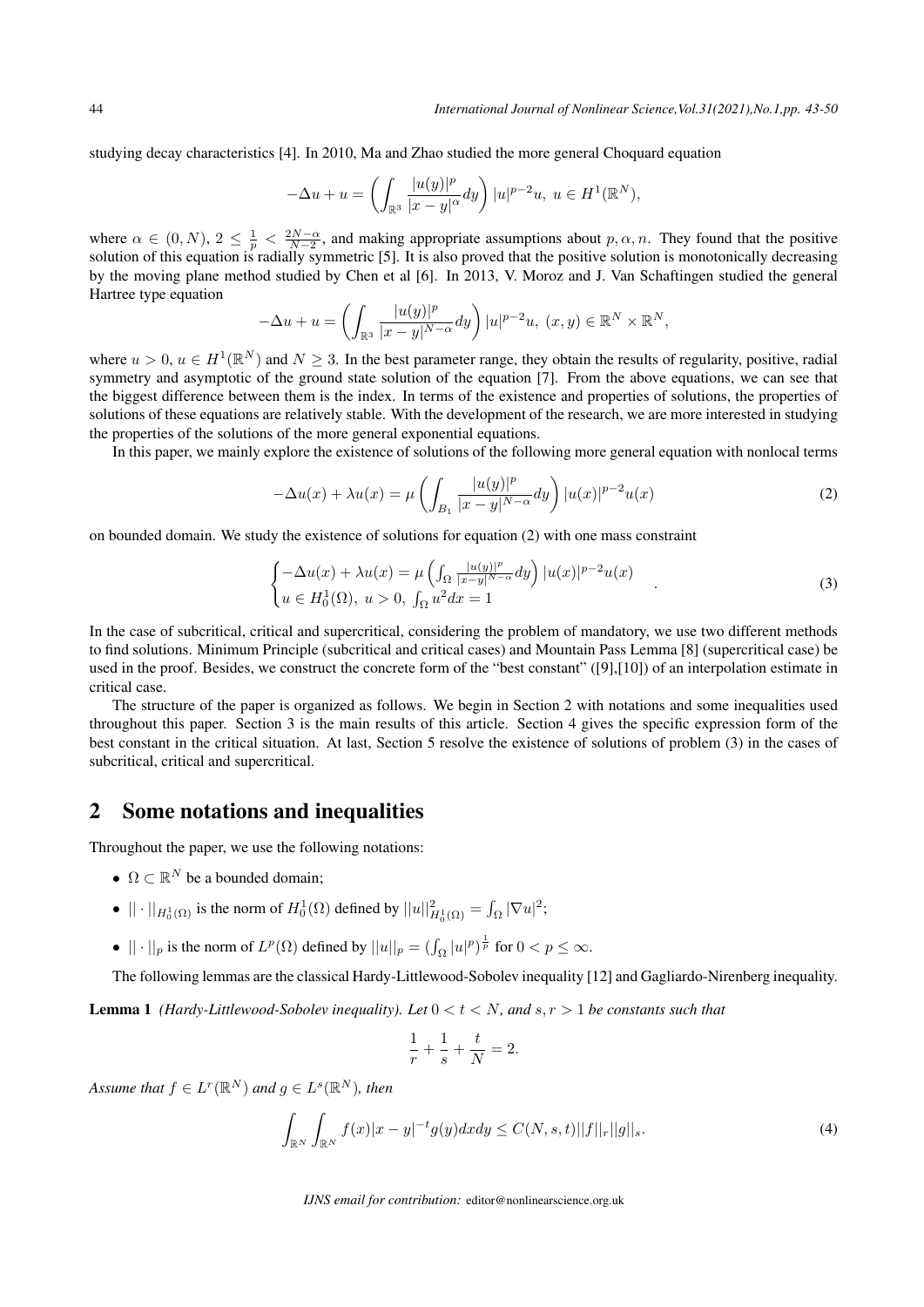#### *Y. Tian: The Existence of Solutions for Nonlocal Elliptic Equations on Bounded Domain* 45

From this classical Hardy-Littlewood-Sobolev inequality, we introduce the following inequality to the problem with nonlocal term.

**Lemma 2** (Gagliardo-Nirenberg inequality). Let  $u \in L^p(\mathbb{R}^N)$ , then

$$
\int_{\mathbb{R}^N}\int_{\mathbb{R}^N}\frac{|u(x)|^p|u(y)|^p}{|x-y|^{N-\alpha}}dxdy \le S\left(\int_{\mathbb{R}^N}|u|^2\right)^{\frac{(N+\alpha)-p(N-2)}{2}}\left(\int_{\mathbb{R}^N}|\nabla u|^2\right)^{\frac{pN-(N+\alpha)}{2}},\tag{5}
$$

*where*  $\alpha \in (0, N)$ ,  $\frac{N-2}{N+\alpha} \leq \frac{1}{p} \leq \frac{N}{N+\alpha}$  and  $S > 0$  is a constant.

Proof. Here, we give a briefly proof. For one thing, by the classical Hardy-Littlewood-Sobolev inequality, we have

$$
\int_{\mathbb{R}^N} \int_{\mathbb{R}^N} \frac{|u(x)|^p |u(y)|^p}{|x-y|^{N-\alpha}} dx dy \le C_1 \left( \int_{\mathbb{R}^N} |u|^{\frac{2pN}{N+\alpha}} \right)^{\frac{N+\alpha}{N}}, \tag{6}
$$

where  $C_1 > 0$  is a constant. For another, by interpolation inequality, there exists a constant  $C_2 > 0$  such that

$$
\left(\int_{\mathbb{R}^N} |u|^{\frac{4N}{N+2}}\right)^{\frac{N+2}{4N}} \le \left(\int_{\mathbb{R}^N} |u|^2\right)^{\frac{\theta}{2}} \left(\int_{\mathbb{R}^N} |\nabla u|^{2^*}\right)^{\frac{1-\theta}{2}} \le C_2 \left(\int_{\mathbb{R}^N} |u|^2\right)^{\frac{\theta}{2}} \left(\int_{\mathbb{R}^N} |\nabla u|^2\right)^{\frac{1-\theta}{2}},\tag{7}
$$

where  $2^* = \frac{2N}{N-2}(N \ge 3)$ ,  $\theta = \frac{(N+\alpha)-p(N-2)}{2p}$ . Combining (6) with (7), we get that (5) holds.

### 3 Main results

Inspired by [10], we generalize the main results to equations (3). It also can be rewritten as the following form:

$$
\begin{cases}\n-\Delta u(x) + \lambda u(x) = \mu \phi_u(x) |u(x)|^{p-2} u(x) \\
u \in H_0^1(\Omega), \ u > 0, \ \int_{\Omega} u^2 dx = 1\n\end{cases}
$$
\n(8)

In section 4, we give the concret expression of the "best constant" in the case of  $p = \frac{N+\alpha+2}{N}$  (see Remark 5). In section 5, in subcritical or critical cases, owing to the coercivity of the energy functional, the global solutions of problem (3) are found by minimization techniques. Nevertheless, the coercivity of the energy functional is vanished in supercritical case. Therefore, the previous method does not work. We consider to solve the supercritical case by using the Mountain Pass Lemma.

**Theorem 3** *(subcritical, critical and supercritical cases: existence) Let*  $\lambda > 0$ *,*  $(H1)$  *subcritical case:*  $\frac{N+\alpha}{N} \leq p < \frac{N+\alpha+2}{N}$ ; (*H2*) *critical case:*  $p = \frac{N+\alpha+2}{N}$ , *there are*  $\mu^*$  *such that*  $0 < \mu < \mu^*$ ;  $(H3)$  *supercritical case:*  $\frac{N+\alpha+2}{N} < p < \frac{N+\alpha}{N-2}$ .

*Then the problem* (3) *admits at least one nontrivial solution. Moreover, the finding solutions are global in the condition*  $of$   $(H1)$  *and*  $(H2)$ *, which are local in*  $(H3)$ *.* 

#### 4 The "best constant" as  $p = \frac{N+\alpha+2}{N}$ *N*

First we construct the concrete form of the "best constant" about the interpolation inequality

$$
\int_{\Omega} \int_{\Omega} \frac{|u(x)|^p |u(y)|^p}{|x-y|^{N-\alpha}} dx dy \le C_{N,p} \left( \int_{\Omega} |\nabla u|^2 \right)^{\frac{pN-(N+\alpha)}{2}} \left( \int_{\Omega} |u|^2 \right)^{\frac{(N+\alpha)-p(N-2)}{2}} \tag{9}
$$

in the critical case  $p = \frac{N+\alpha+2}{N}$  for  $0 < \alpha \le \frac{4}{N-2}$  and  $N \ge 3$ . The main purpose of this section is to propose the relationship between the best constant and the interpolation estimate. In order to calculate the best constant  $C_{N,p}$ , this is enough to minimize the functional

$$
J_{\alpha,p}(u) = \frac{\left(\int_{\Omega} |\nabla u|^2\right)^{\frac{pN - (N+\alpha)}{2}} \left(\int_{\Omega} |u|^2\right)^{\frac{(N+\alpha)-p(N-2)}{2}}}{\int_{\Omega} \int_{\Omega} \frac{|u(x)|^p |u(y)|^p}{|x-y|^{N-\alpha}} dx dy} = \frac{||\nabla u||_2^{pN - (N+\alpha)} ||u||_2^{\frac{(N+\alpha)-p(N-2)}{2}}}{\int_{\Omega} \phi_u \cdot |u|^p dx}.
$$
 (10)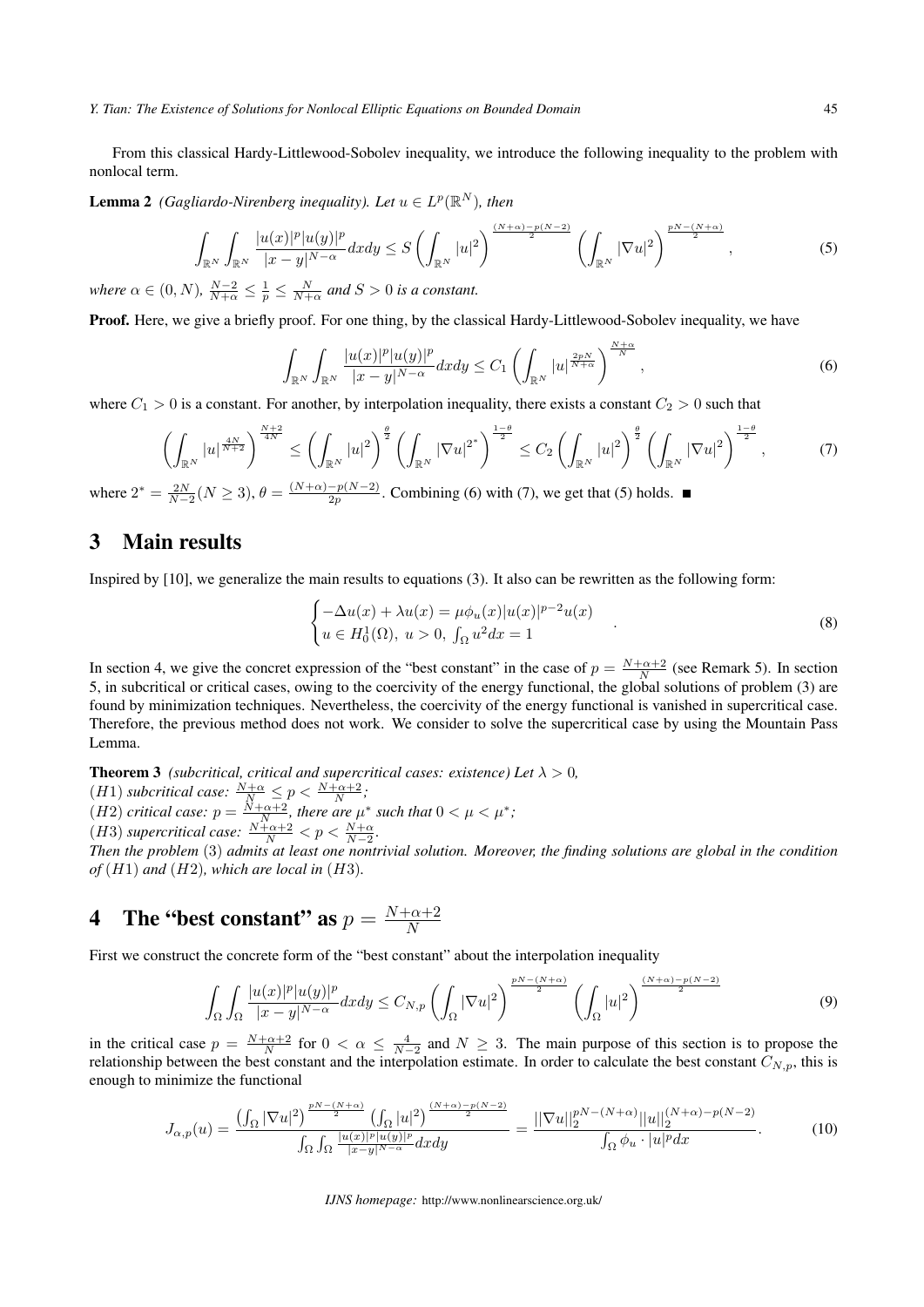First we give the following compactness lemma as a foreshadowing.

**Compactness Lemma.**  $H_{rad}^1(\Omega) \hookrightarrow L^{2p}(\Omega)$  is a compact embedding for  $1 < p < \frac{2^*}{2} = \frac{N}{N-2}$ . **Proof.** For  $\forall u \in H^1(\Omega)$ , based on the interpolation inequality

$$
\int_{\Omega}\int_{\Omega}\frac{|u(x)|^{p}|u(y)|^{p}}{|x-y|^{N-\alpha}}dxdy\leq C||u||_{H^{1}}^{pN-(N+\alpha)}||u||_{2}^{(N+\alpha)-p(N-2)}.
$$

If there is a bounded sequence  $u_n \in H_{rad}^1(\Omega)$ , such that  $u_n \to 0$ , as  $n \to +\infty$ , and then the compactness lemma will be proved. In fact, we can easily get this result from an estimate by Strauss's Radial Lemma [11]: If  $u \in H_{rad}^1(\Omega)$ , then  $|u(x)| \le C|x|^{\frac{1-N}{2}}||u||_{H^1}$  for  $|x| \ge 1$ , where C depends only on N and  $N \ge 3$ . Compactness conclusion is obvious, we will not elaborate on the specific proof process here.

**Lemma 4** For  $1 < p < \frac{2^*}{2} = \frac{N}{N-2}$ ,  $\gamma := \inf_{y \in H_1}$ *u∈H*1(Ω)  $J_{\alpha,p}(u)$  *is achieved by a function*  $\varphi$  *which possess the following* 

*properties:*

- $(i)$   $\varphi \in H^1(\Omega) \cap C^\infty(\Omega)$ ;
- *(ii)*  $\varphi > 0$  *and only depends on*  $|x|$ *;*
- *(iii) φ is a ground state solution of the equation*

$$
\frac{pN - (\alpha + N)}{2} \Delta \varphi - \frac{(N + \alpha) - p(N - 2)}{2} \varphi + \int_{\Omega} \frac{|\varphi(y)|^p}{|x - y|^{N - \alpha}} dy |\varphi(x)|^{p - 2} \varphi(x) = 0,
$$
\n(11)

*with minimal*  $L^2$  *norm. Moreover, we have*  $\gamma = \frac{||\varphi||_2^{2(p-1)}}{p}$ .

**Proof.** Let  $u^{\eta,\kappa}(x) \equiv \kappa u(\eta x)$ , by directly calculation, it is easy to get that  $(a) ||u^{\eta,\kappa}||_2^2 = \eta^{-N} \kappa^2 ||u||_2^2;$  $(b) \|\nabla_x u^{\eta,\kappa}\|_2^2 = \eta^{2-N} \kappa^2 \|\nabla u\|_2^2;$ 

 $(c)$   $J_{\alpha,p}(u^{\eta,\kappa}(x)) = J_{\alpha,p}(u).$ 

Owing to  $J_{\alpha,p}(u) \geq 0$ , for  $1 < p < \frac{N}{N-2}$ , there are a minimizing sequence  $u_n \in H^1(\Omega) \cap L^{2p}(\Omega)$  such that  $\gamma =$  $inf J_{\alpha,p}(u) = \lim_{n \to \infty} J_{\alpha,p}(u_n) < \infty$ . Let us suppose  $u_n$  are positive and take  $u_n = u_n(|x|)$  according to symmetrization property.

Taking  $\eta_n = ||u_n||_2/||\nabla u_n||_2$  and  $\kappa_n = ||u_n||_2^{\frac{N}{2}-1}/||\nabla u_n||_2^{\frac{N}{2}}$ , we can find a sequence  $\varphi_n(x) = u^{\eta_n, \kappa_n}(x)$  satisfy the following properties:

 $(a) \varphi_n \in H^1(\Omega);$ 

- $(b) \varphi_n \geq 0, \varphi_n = \varphi_n(|x|);$
- $(c)$   $||\varphi_n||_2 = ||\nabla \varphi_n||_2 = 1;$  $(d)$   $J_{\alpha,p}(\varphi_n) \to \gamma$  as  $n \to \infty$ .

From  $\|\nabla \varphi_n\|_2 = 1$ , we know that  $\varphi_n$  is a bounded sequence in  $H^1(\Omega)$ , there are some weakly convergence subsequence in  $H^1(\Omega)$  and record the limit as  $\varphi^*$ . From  $\varphi_n = \varphi_n(|x|)$ , it is easy to see that the sequence  $\varphi_n$  is radial in *H*<sup>1</sup>( $\Omega$ ). Due to the Compactness Lemma, it will be  $\varphi_n \to \varphi^*$  are strongly in  $L^{2p}(\Omega)$  for  $1 < p < \frac{N}{N-2}$ . From the weakly convergence, we have

$$
||\varphi^*||_2 \le 1 \text{ and } ||\nabla \varphi^*||_2 \le 1.
$$

Thus, we can get

$$
\gamma\leq J_{\alpha,p}(\varphi^*)=\frac{||\nabla \varphi^*||_2^{pN-(N+\alpha)}||\varphi^*||_2^{(N+\alpha)-p(N-2)}}{\int_\Omega\int_\Omega\frac{|\varphi^*(x)|^p|\varphi^*(y)|^p}{|x-y|^{N-\alpha}}dxdy}\leq\frac{1}{\int_\Omega\int_\Omega\frac{|\varphi^*(x)|^p|\varphi^*(y)|^p}{|x-y|^{N-\alpha}}dxdy}=\lim_{n\to\infty}J_{\alpha,p}(\varphi_n)=\gamma.
$$

That implies  $||\nabla \varphi^*||_2^{pN-(N+\alpha)}||\varphi^*||_2^{(N+\alpha)-p(N-2)} = 1$  and  $||\varphi^*||_2 = ||\nabla \varphi^*||_2 = 1$ . It means that  $\varphi_n \to \varphi^*$  are strongly in  $H^1(\Omega)$ . Up to now, we complete the proof of the properties  $(i)$  and  $(ii)$ .

The proof of property (*iii*) as follows. Because  $\varphi^* \in H^1(\Omega)$  is a minimizing function, which contents the following Euler-Lagrange equation:

$$
\left.\frac{d}{d\theta}\right|_{\theta=0}J_{\alpha,p}(\varphi^*+\theta\zeta)=0
$$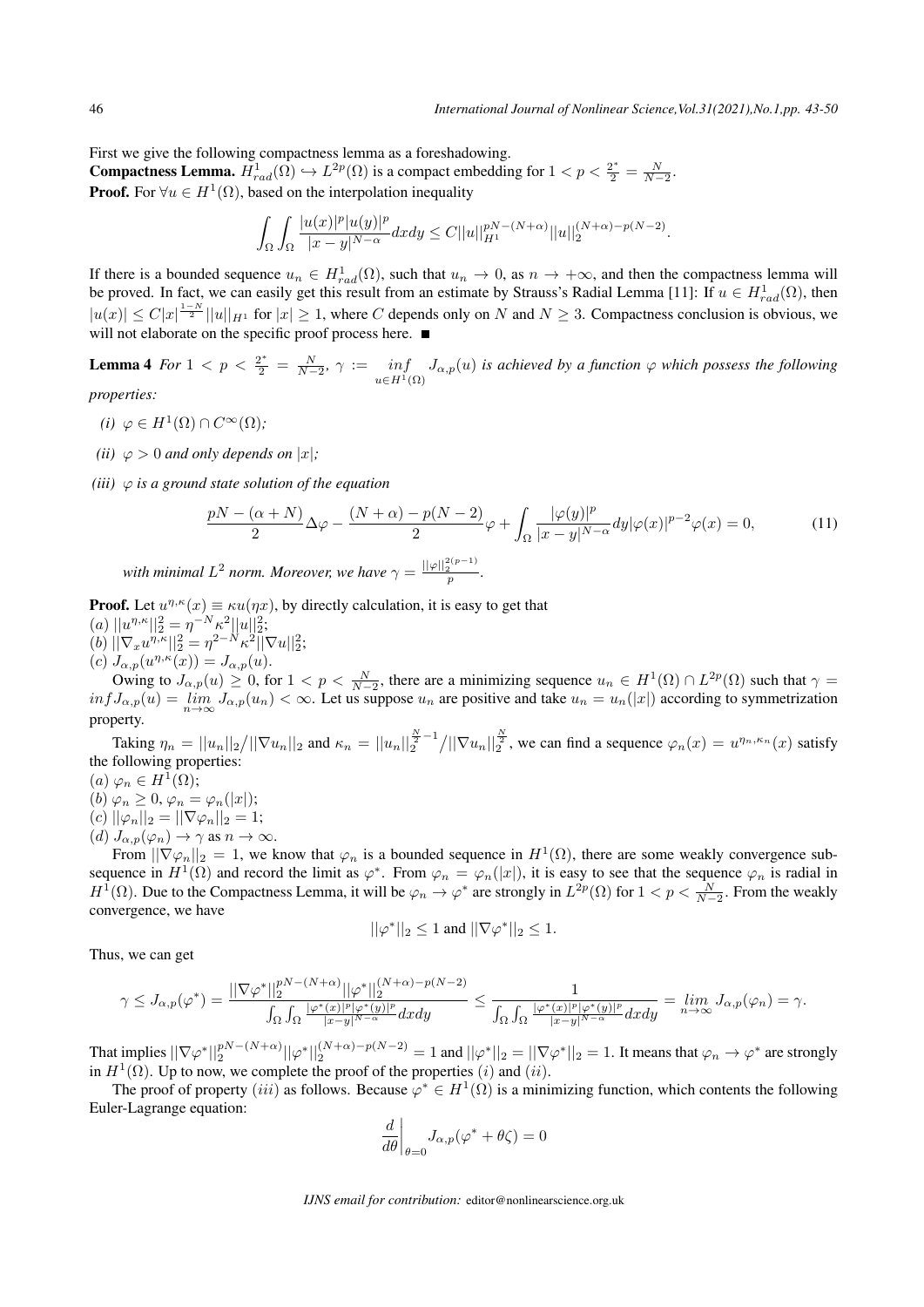#### *Y. Tian: The Existence of Solutions for Nonlocal Elliptic Equations on Bounded Domain* 47

for  $\forall \zeta \in C_0^{\infty}(\Omega)$ . On the basis of above argument, and  $||\varphi^*||_2 = ||\nabla \varphi^*||_2 = 1$ . So we can get

$$
\frac{pN-(N+\alpha)}{2}\Delta\varphi^* - \frac{(N+\alpha)-p(N-2)}{2}\varphi^* + \gamma p \int_{\Omega} \frac{|\varphi^*(y)|^p}{|x-y|^{N-\alpha}} dy |\varphi^*(x)|^{p-2}\varphi^*(x) = 0.
$$

Take the scaling  $\varphi^* = (\gamma p)^{-\frac{1}{2p-2}} \varphi$ , thus  $\varphi$  is a solution of Eq.(11) and  $\gamma = \frac{||\varphi||_2^{2(p-1)}}{p}$  because of  $||\varphi^*||_2^2 = 1$ . This completes the proof.

Remark 5 *From* (9) *and* (10)*, we have*

$$
C_{N,p} \ge \frac{\left(\int_{\Omega} |\nabla u|^2\right)^{\frac{pN-(N+\alpha)}{2}} \left(\int_{\Omega} |u|^2\right)^{\frac{(N+\alpha)-p(N-2)}{2}}}{\int_{\Omega} \int_{\Omega} \frac{|u(x)|^p |u(y)|^p}{|x-y|^{N-\alpha}} dx dy} = J_{\alpha,p}(u)
$$

*By the definition of γ in Lemma* 4 *and above argument, we get that*

$$
C_{N,p} = \inf_{u \in H^1(\Omega)} J_{\alpha,p}(u) = \gamma = \frac{||\varphi||_2^{2(p-1)}}{p},
$$

*where*  $\varphi$  *is the ground state solution of the problem* (11)*. And this is the expression of the best constant we want to find.* 

### 5 The existence of solutions about problem (3)

In this section, we find the solutions about problem (3) in the cases of subcritical, critical and supercritical.

**Theorem 6** (subcritical and critical case: existence) Let  $\lambda > 0$ ,  $\frac{N+\alpha}{N} \le p < \frac{N+\alpha+2}{N}$  or  $p = \frac{N+\alpha+2}{N}$  for  $0 < \mu < \mu^*$ . *Then problem* (3) *admits at least one global solution.*

Proof. We demonstrate from the following two steps. Step 1. The energy functional

$$
\varepsilon(u) = \frac{1}{2} \int_{\Omega} |\nabla u|^2 dx - \frac{\mu}{2p} \int_{\Omega} \phi_u(x) |u|^p dx, \text{ where } \phi_u(x) = \int_{\Omega} \frac{|u(y)|^p}{|x - y|^{N - \alpha}} dy,
$$
 (12)

is coercive. First, notice that the Gagliardo-Nirenberg inequality:

$$
\int_{\Omega} \int_{\Omega} \frac{|u(x)|^p |u(y)|^p}{|x-y|^{N-\alpha}} dx dy \le S ||u||_2^{\left(N+\alpha\right)-p\left(N-2\right)} ||\nabla u||_2^{pN-\left(N+\alpha\right)},\tag{13}
$$

where  $\alpha \in (0, N)$ ,  $\frac{N+\alpha}{N} \le p \le \frac{N+\alpha}{N-2} \le \frac{N+\alpha+2}{N}$ ,  $S > 0$  is a constant. And since  $||u||_2 = 1$ , we have

$$
\varepsilon(u) = \frac{1}{2} \int_{\Omega} |\nabla u|^2 dx - \frac{\mu}{2p} \int_{\Omega} \int_{\Omega} \frac{|u(x)|^p |u(y)|^p}{|x - y|^{N - \alpha}} dx dy
$$
  

$$
\geq \frac{1}{2} ||u||_{H_0^1(\Omega)}^2 - \frac{\mu}{2p} S ||u||_{H_0^1(\Omega)}^{pN - (N + \alpha)}.
$$

When  $\frac{N+\alpha}{N} \le p < \frac{N+\alpha+2}{N}$  or for  $\frac{1}{2} - \frac{\mu}{2p}S > 0$  under the case of  $p = \frac{N+\alpha+2}{N}$ , namely  $0 < \mu < \frac{p}{S} = \mu^*$ , we can find that  $\varepsilon(u)$  is coercive.

Step 2. We want to prove that the infimum of  $\varepsilon(u)$  is achieved.

Let  $m := \inf \varepsilon(u)$ . From Step 1, we know that  $m > -\infty$ , it will be also immediately follow the fact that m is  $||u||_2 = 1$ 

achieved. We elaborate it as follows.

Take a minimizing sequence  $\{u_n\}_n \subset H_0^1(\Omega)$ , we can easily get that  $\{u_n\}_n$  is a bounded sequence in  $H_0^1(\Omega)$  by Step 1. Thus, we might as well suppose that  $u_n$  is the convergence subsequence, which satify

•  $u_n \rightharpoonup u$  weakly in  $H_0^1(\Omega)$ ;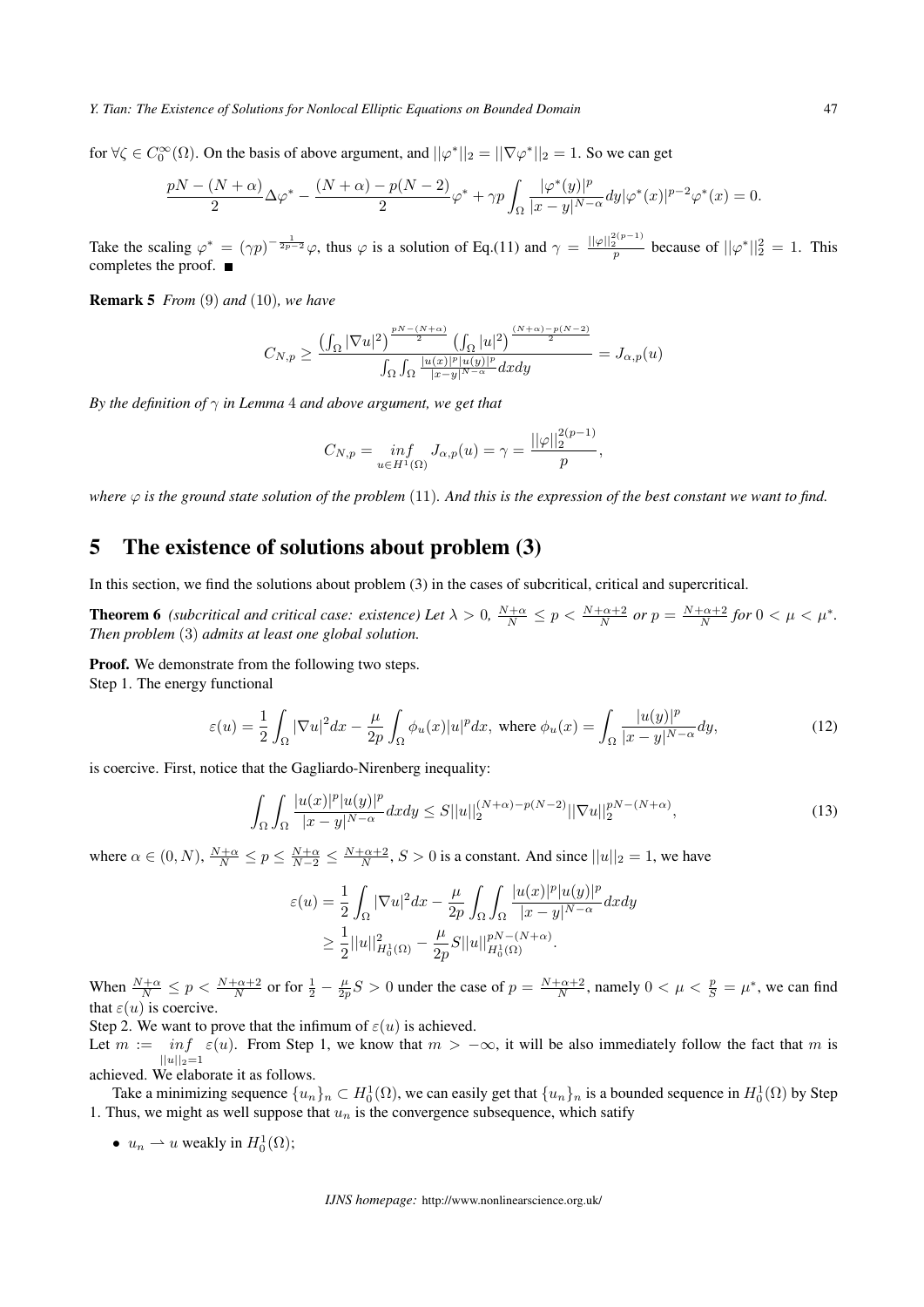- $u_n \to u$  strongly in  $L^2(\Omega)$ ;
- $u_n(x) \to u(x)$  almost everywhere in  $\Omega$ .

Now, let  $G(u(x)) := \phi_u(x)|u(x)|^{p-2}u(x)$ . Because  $G(u(x))$  is continuous, we obtain  $G(u_n(x)) \to G(u(x))$  a.e. in  $\Omega$ . Due to  $\Omega$  is a bounded domain, we have  $G(u_n) \to G(u)$  in  $L^1(\Omega)$  from dominated convergence. And there is the asymptotic  $\int_{\Omega} G(u_n) dx \to \int_{\Omega} G(u) dx$  holds.

From the weakly lower semicontinuity, we have

$$
\varepsilon(u) = \frac{1}{2} ||u||_{H_0^1(\Omega)}^2 - \int_{\Omega} G(u) dx \le \lim_{n} \inf \frac{1}{2} ||u_n||_{H_0^1(\Omega)}^2 - \lim_{n} \int_{\Omega} G(u_n) dx
$$
  
=  $\lim_{n} \inf \left( \frac{1}{2} ||u_n||_{H_0^1(\Omega)}^2 - \int_{\Omega} G(u_n) dx \right)$   
=  $\lim_{n} \inf \varepsilon(u_n) = m.$ 

And there is a function  $u \in H_0^1(\Omega)$  such that  $\varepsilon(u) \geq m$ , it means that  $\varepsilon(u) = m$ . Then, *u* is a global minimum point about  $\varepsilon$ . So  $u$  also is a critical value point, that is the solution of problem (3).

**Remark 7** *From Theorem* 6, we know that the problem (3) admits at least one global solution when  $p = \frac{N+\alpha+2}{N}$  for *N*  $0<\mu<\mu^*=\frac{p}{S}$ . By Lemma 4, for the best constant  $S=C_{N,p}=\frac{||\varphi||_2^{2(p-1)}}{p}$ , we can write the concrete expression that *is*  $\mu^* = ||\varphi||_2^{2(p-1)}$ , where  $\varphi$  *is the ground state solution of the problem* (11).

In Theorem 6, we proved that  $\varepsilon(u)$  is coercive under  $\frac{N+\alpha}{N} \leq p < \frac{N+\alpha+2}{N}$  or for  $0 < \mu < \mu^*$  under  $p = \frac{N+\alpha+2}{N}$ . In the supercritical case  $p > \frac{N+\alpha+2}{N}$ , the previous approach cannot work, since  $\varepsilon(u)$  restricted to manifold  $\mathcal{M} := \{u \in$  $H_0^1(\Omega)$ :  $\int_{\Omega} u^2 dx = 1$ } is not coercive, as we show in the following lemma.

**Lemma 8** *(supercritical: anticoercive) Let*  $\frac{N+\alpha+2}{N} < p < \frac{N+\alpha}{N-2}$ . Thus, there are a nonnegative sequence  $u_k \in \mathcal{M}$  such *that*

$$
||u_k||_{H_0^1(\Omega)} \to +\infty \text{ and } \varepsilon(u_k) \to -\infty, \text{ as } k \to +\infty.
$$

**Proof.** Take  $\phi \in C_c^{\infty}(B_1)$  and  $\phi > 0$  in  $B_1$  such that  $\int_{B_1} \phi^2 = 1$ . For every  $k \in \mathbb{N}$ , define

$$
u_k(x) := k^{\frac{N}{2}} \phi(kx), \ u_k(y) = k^{\frac{N}{2}} \phi(ky), \text{ for } \forall x, y \in \Omega.
$$

Let *k* large enough, then we can get

$$
\int_{\Omega} u_k^2 = \int_{\Omega} k^N \phi^2(kx) dx = \int_{B_1} \phi^2 = 1.
$$

Hence  $u_k \in \mathcal{M}$  for *k* large enough. We directly calculate

$$
||u_k||_{H_0^1(\Omega)}^2 = \int_{\Omega} |\nabla u_k|^2 dx = \int_{\Omega} k^N |\nabla \phi(kx)|^2 dx = k^2 ||\nabla \phi||_{L^2(B_1)}^2,
$$

and then  $||u_k||_{H_0^1(\Omega)} = k||\nabla \phi||_{L^2(B_1)} \to +\infty$  as  $k \to +\infty$ . In addition,

$$
\varepsilon(u_k) = \frac{1}{2} \int_{\Omega} |\nabla u_k|^2 dx - \frac{\mu}{2p} \int_{\Omega} \int_{\Omega} \frac{|u_k(x)|^p |u_k(y)|^p}{|x - y|^{N - \alpha}} dx dy \n= \frac{k^2}{2} ||\nabla \phi||_{L^2(B_1)}^2 - \frac{\mu}{2p} k^{Np} \int_{\Omega} \int_{\Omega} \frac{\phi^p (k(x - x_0)) \phi^p (k(y - y_0))}{|x - y|^{N - \alpha}} dx dy \n= \frac{k^2}{2} ||\nabla \phi||_{L^2(B_1)}^2 - \frac{\mu}{2p} k^{N(p-2) + N - \alpha} \int_{B_1} \int_{B_1} \frac{\phi^p (x) \phi^p (y)}{|x - y|^{N - \alpha}} dx dy \to -\infty,
$$

as  $k \rightarrow +\infty$  because of 2 <  $N(p-2) + N - \alpha$ . This completes the proof of Lemma 8. ■

In supercritical case, we try to find the critical value by Mountain Pass Lemma in the following theorem.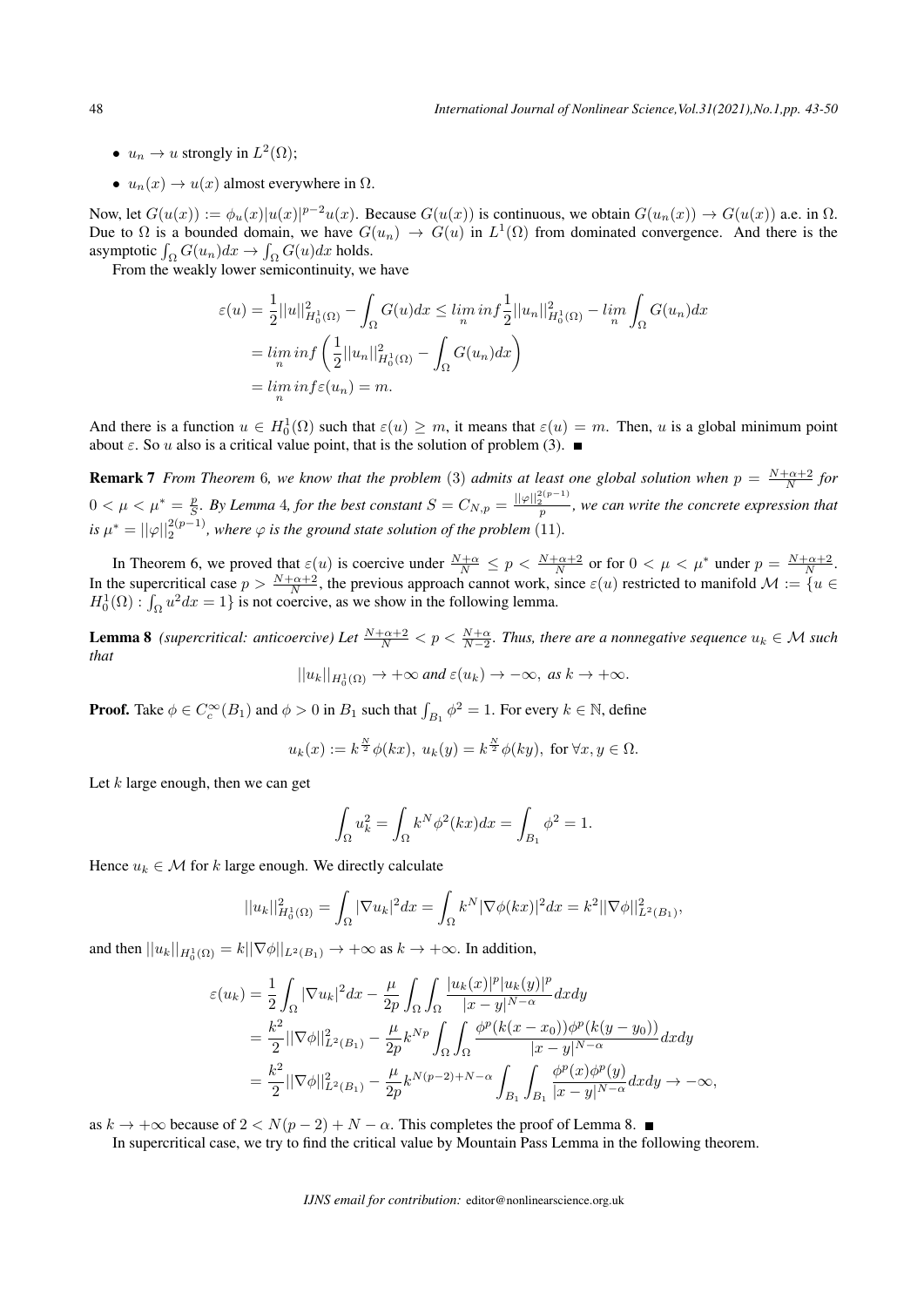**Theorem 9** (supercritical case: existence) Let  $\frac{N+\alpha+2}{N} < p < \frac{N+\alpha}{N-2}$ , the problem (3) has at least one nontrivial solution. **Proof.** Firstly, we can easily prove that the functional  $\varepsilon(u)$  is  $C^{1,1}(H_0^1(\Omega))$ . Secondly, the functional  $\varepsilon(u)$  satisfied Palais-

Smale condition for all  $c \in \mathbb{R}$ . We divided it into the following two steps to illustrate. Step 1. We need show that the Palais-Smale sequence  $\{u_n\}$  is bounded.

Let  $c \in \mathbb{R}$ , suppose  $\{u_n\}$  is the Palais-Smale sequence at level c. That is

$$
\varepsilon(u_n) \to c
$$
 and  $\varepsilon'(u_n) \to 0$  with  $||u_n||_2 = 1$ .

Thus, there exists a positive constant  $C_1$ , so that

 $\begin{array}{c} \end{array}$  $\overline{\phantom{a}}$  $\overline{\phantom{a}}$ 

$$
|\varepsilon(u_n)| \leq C_1 \text{ and } |\varepsilon^{'}(u_n)u_n| \leq C_1||u_n||_{H_0^1(\Omega)}.
$$

So we have

$$
\varepsilon(u_n) - \frac{1}{2p} \varepsilon^{'}(u_n) u_n \leq |\varepsilon(u_n)| + |\varepsilon^{'}(u_n) u_n| \leq C_1 \left( 1 + ||u_n||_{H_0^1(\Omega)} \right),\tag{14}
$$

and

$$
\left|\varepsilon(u_n) - \frac{1}{2p}\varepsilon'(u_n)u_n\right| = \left|\frac{1}{2}\int_{\Omega} |\nabla u_n|^2 - \frac{1}{2p}\int_{\Omega} |\nabla u_n|^2\right| = \frac{p-1}{2p}||u_n||_{H_0^1(\Omega)}^2.
$$
\n(15)

Combine (14) with (15), we obtain  $||u_n||_{H_0^1(\Omega)}$  is bounded. Namely,  $\{u_n\}$  is bounded in  $H_0^1(\Omega)$ .

Step 2. We are going to show that  $\{u_n\}$  is convergence strongly.

Because  $\{u_n\}$  is bounded in  $H_0^1(\Omega)$  from Step 1, there exists a subsequence  $\{u_n\}$ , we also denote  $\{u_n\}$ , satisfy

- $u_n \rightharpoonup u$  weakly in  $H_0^1(\Omega)$ , where  $u \in H_0^1(\Omega)$ ;
- $u_n \to u$  strongly in  $L^q(\Omega)$  for every  $q \in (2, 2^*)$ .

And  $H_0^1(\Omega) \hookrightarrow L^q(\Omega)$  is compact. Now it is easy to conclude that  $u_n \to u$  in  $H_0^1(\Omega)$ , and we have

$$
o(1) = \left(\varepsilon^{'}(u_n) - \varepsilon^{'}(u)\right)(u_n - u) = ||u_n - u||_{H_0^1(\Omega)}^2 + o(1).
$$

By the directly computation, we obtain

$$
\left(\varepsilon^{'}(u_{n})-\varepsilon^{'}(u)\right)(u_{n}-u)=||u_{n}-u||_{H_{0}^{1}(\Omega)}^{2}-\mu\int_{\Omega}\int_{\Omega}\frac{u_{n}^{p-1}(x)u_{n}^{p}(y)-u^{p-1}(x)u^{p}(y)}{|x-y|^{N-\alpha}}(u_{n}-u)dxdy.
$$

We only need to prove that  $\int_{\Omega} \int_{\Omega}$  $\frac{u_n^{p-1}(x)u_n^p(y)}{|x-y|^{N-\alpha}}(u_n-u)dxdy = o(1)$  as  $n \to \infty$ . From the Hardy-Littlewood inequality:

$$
\int_{\Omega}\int_{\Omega}\frac{u_n^{p-1}(x)(u_n-u)u_n^p(y)}{|x-y|^{N-\alpha}}dxdy \leq C\left[\int_{\Omega}(u_n-u)^{\frac{2pN}{N+\alpha}}dx\right]^{\frac{N+\alpha}{2pN}}\left[\int_{\Omega}u_n^{\frac{2pN}{N+\alpha}}(x)dx\right]^{\frac{p(N+\alpha)}{2(p-1)N}}\left[\int_{\Omega}u_n^{\frac{2pN}{N+\alpha}}(y)dy\right]^{\frac{N+\alpha}{2N}}.
$$

Since  $\frac{N+\alpha}{N} < \frac{N+\alpha+2}{N} < p < \frac{N+\alpha}{N-2}$ , that is  $2 < \frac{2pN}{N+\alpha} < 2^*$ . So that we have  $u_n \to u$  strongly. Thus the Palais-Smale condition holds for all c.

Finally, we found that the functional  $\varepsilon(u)$  has the Mountain Pass geometric structure. According to the definition of Mountain Pass geometry, we prove it from three points. Obviously,  $\varepsilon(0) = 0$ . And then, we need show that there exists two positive constants  $a, b$ , if  $||u||_{H_0^1(\Omega)} = a$ , such that  $\varepsilon(u) = b$ .

For all  $u \in H_0^1(\Omega)$ , from Gagliardo-Nirenberg inequality and  $||u||_2 = 1$ , we get that

$$
\varepsilon(u)=\frac{1}{2}\int_{\Omega}|\nabla u|^{2}dx-\frac{\mu}{2p}\int_{\Omega}\int_{\Omega}\frac{|u(x)|^{p}|u(y)|^{p}}{|x-y|^{N-\alpha}}dxdy\geq\frac{1}{2}||u||_{H_{0}^{1}(\Omega)}^{2}-\frac{\mu}{2p}C_{N,p}||u||_{H_{0}^{1}(\Omega)}^{2p}.
$$

Since  $p > \frac{N+\alpha+2}{N} > 1$ , it is enough for us to find a small positive a and  $||u||_{H_0^1(\Omega)} = a$ , such that  $\frac{1}{2}a^2 - \frac{\mu}{2p}C_{N,p}a^{2p} > 0$ . At last, we only need to show that there exists a function  $v \in H_0^1(\Omega)$ , such that  $||v||_{H_0^1(\Omega)} > a$  and  $\varepsilon(v) < b$ .

For all  $u \in H_0^1(\Omega) \setminus \{0\}$  and  $s > 0$ , we have

$$
\varepsilon(su) = \frac{s^2}{2} \int_{\Omega} |\nabla u|^2 dx - \frac{\mu s^{2p}}{2p} \int_{\Omega} \int_{\Omega} \frac{|u(x)|^p |u(y)|^p}{|x-y|^{N-\alpha}} dx dy \ge \frac{s^2}{2} ||u||^2_{H_0^1(\Omega)} - \frac{\mu s^{2p}}{2p} \int_{\Omega} \int_{\Omega} \frac{|u(x)|^p |u(y)|^p}{|x-y|^{N-\alpha}} dx dy.
$$

Since  $p > 1$ ,  $\mu > 0$ ,  $||u||_{H_0^1(\Omega)}^2 > 0$  and  $\int_{\Omega} \int_{\Omega} \frac{|u(x)|^p |u(y)|^p}{|x-y|^{N-\alpha}} dx dy > 0$ , then  $\varepsilon(su) \to -\infty$  as  $s \to +\infty$ . Then we can get that there exists a functin  $v \in H_0^1(\Omega)$ , such that  $||v||_{H_0^1(\Omega)} > a$  and  $\varepsilon(v) < 0$ .

In summary, by Mountain Pass Lemma, we find the local nontrivial solution for the problem  $(3)$ .